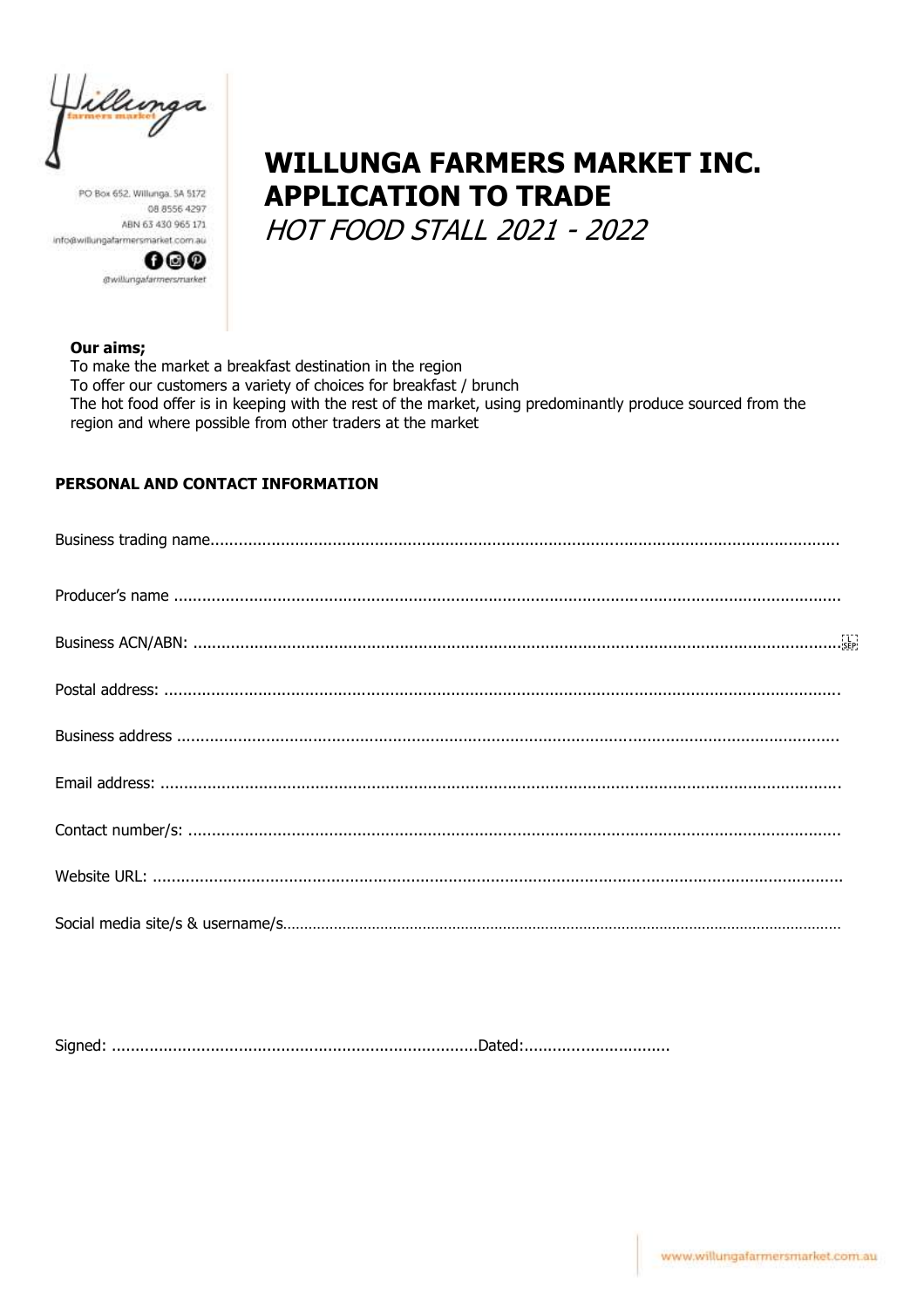#### **BUSINESS DESCRIPTION** (APPROX 100 WORDS – FOR INCLUSION ON WEBSITE)

…………………………………………………………………………………………………………………………………………………………………… …………………………………………………………………………………………………………………………………………………………………… …………………………………………………………………………………………………………………………………………………………………… …………………………………………………………………………………………………………………………………………………………………… ……………………………………………………………………………………………………………………………………………………………………

**Location** Local council area: ........................................................................................................................... Property location as on council rates notice ....................................................................................................... Property address: ............................................................................................................................................ Property owned Property leased (Please attach copy of any relevant lease agreement held)

**SITE REQUIREMENTS** Please indicate your site requirements by ticking the relevant box:

Vehicle/truck on site □ Power □ Weekly Stall □ Fortnightly Stall □ Double size site □ On site storage □ Monthly Stall □

| WFM INC. - SCHEDULE OF FEES (1.8.2021 - 31.7.2022) |               |                     |          |
|----------------------------------------------------|---------------|---------------------|----------|
| <b>SITE FEES</b>                                   | <b>WEEKLY</b> | <b>4 week MONTH</b> |          |
| Hot Food Stall: Standard                           | \$81.00       |                     | \$324.00 |
|                                                    |               |                     |          |
|                                                    |               |                     |          |
| <b>OPTIONAL EXTRAS:</b>                            |               |                     |          |
| Power facilities                                   | \$7.00        |                     | \$28.00  |
|                                                    |               |                     |          |
| Note:                                              |               |                     |          |
|                                                    |               |                     |          |

Vehicle access & storage subject to availability and charges to apply – refer to Operations Manager for more information.

By paying the whole month in advance the stallholder is eligible for a 10% discount off the total stall fee Payment must be received by WFM no later than the 28th of the month prior to receive this incentive.

#### **MEMBERSHIP:**

Annual WFM Inc. membership is \$45 (inclusive of GST). Stallholder membership is valid from 1 August to 31 July. All stallholders must be members before selling at the market.

#### **DEFINITIONS & ENTITLEMENTS:**

**Stallholder**: full ownership of stall, full fee payment. Required to sell product from stall each Saturday. Representation in WFM online media and any WFM promotional activities.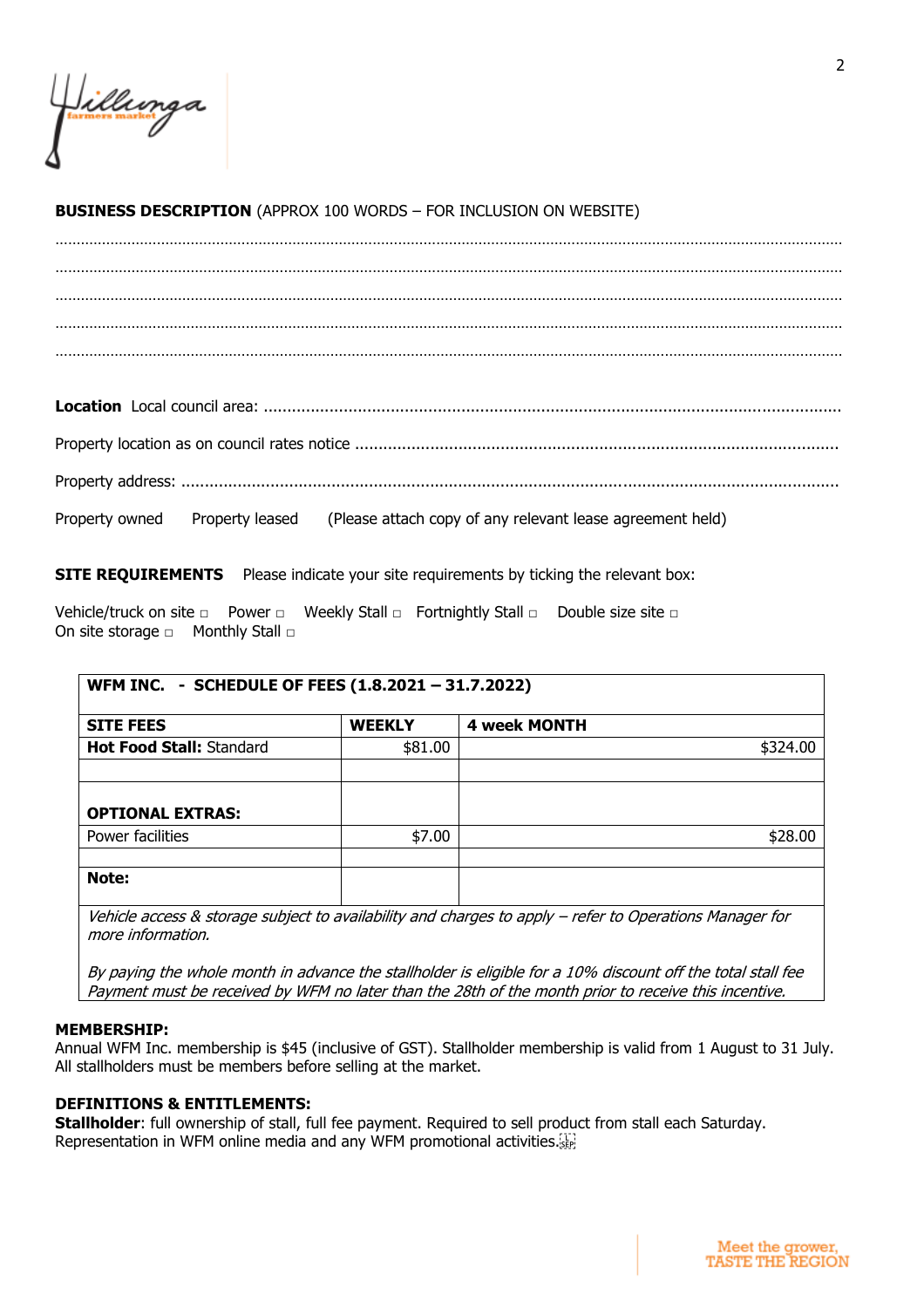Villunga

### HOT FOOD PRODUCTS / MENU - refer to WFM Inc. Code of Practice 2021 - 2022

| Ingredients (list all ingredients per product)                                                                                                                                                                                                                                                                                                                        | Ingredients (list all ingredients per product)                                                                                                                                                                                                |
|-----------------------------------------------------------------------------------------------------------------------------------------------------------------------------------------------------------------------------------------------------------------------------------------------------------------------------------------------------------------------|-----------------------------------------------------------------------------------------------------------------------------------------------------------------------------------------------------------------------------------------------|
|                                                                                                                                                                                                                                                                                                                                                                       |                                                                                                                                                                                                                                               |
| <u> 1989 - Johann John Stone, markin sanadi a shekara ta 1989 - An tsara tsara tsara tsara tsara tsara tsara tsa</u>                                                                                                                                                                                                                                                  | <u> 1989 - Johann Harry Harry Harry Harry Harry Harry Harry Harry Harry Harry Harry Harry Harry Harry Harry Harry</u><br><u> 1989 - Johann Stoff, amerikansk politiker (d. 1989)</u>                                                          |
|                                                                                                                                                                                                                                                                                                                                                                       | Estimated total % locally sourced ingredients by weight or volume                                                                                                                                                                             |
| WFM stall source (list)                                                                                                                                                                                                                                                                                                                                               | Other local source (list)                                                                                                                                                                                                                     |
| <u> 1989 - Johann Barbara, martin da kasar Amerikaan kasar dan bahasa dalam kasar dalam kasar dalam kasar dalam </u><br><u> 1989 - Johann Barbara, martin amerikan basar dan berasal dalam basa dalam basar dalam basar dalam basa dalam</u><br><u> 1989 - Johann Barbara, martin amerikan basar dan berasal dan berasal dalam basar dalam basar dalam basar dala</u> | <u> 1989 - Johann John Stone, markin amerikan basar dan berkembang di banyak di banyak di banyak di banyak di ba</u><br><u> 1989 - Johann Barbara, martin amerikan basar dan berasal dalam berasal dalam basar dalam basar dalam basar da</u> |
|                                                                                                                                                                                                                                                                                                                                                                       |                                                                                                                                                                                                                                               |
| Ingredients (list all ingredients per product)                                                                                                                                                                                                                                                                                                                        | Ingredients (list all ingredients per product)                                                                                                                                                                                                |
|                                                                                                                                                                                                                                                                                                                                                                       | <u> 1980 - Jan James James James James James James James James James James James James James James James James J</u>                                                                                                                          |
|                                                                                                                                                                                                                                                                                                                                                                       | Estimated total % locally sourced ingredients by weight or volume                                                                                                                                                                             |
| WFM stall source (list)                                                                                                                                                                                                                                                                                                                                               | Other local source (list)                                                                                                                                                                                                                     |
|                                                                                                                                                                                                                                                                                                                                                                       |                                                                                                                                                                                                                                               |
|                                                                                                                                                                                                                                                                                                                                                                       |                                                                                                                                                                                                                                               |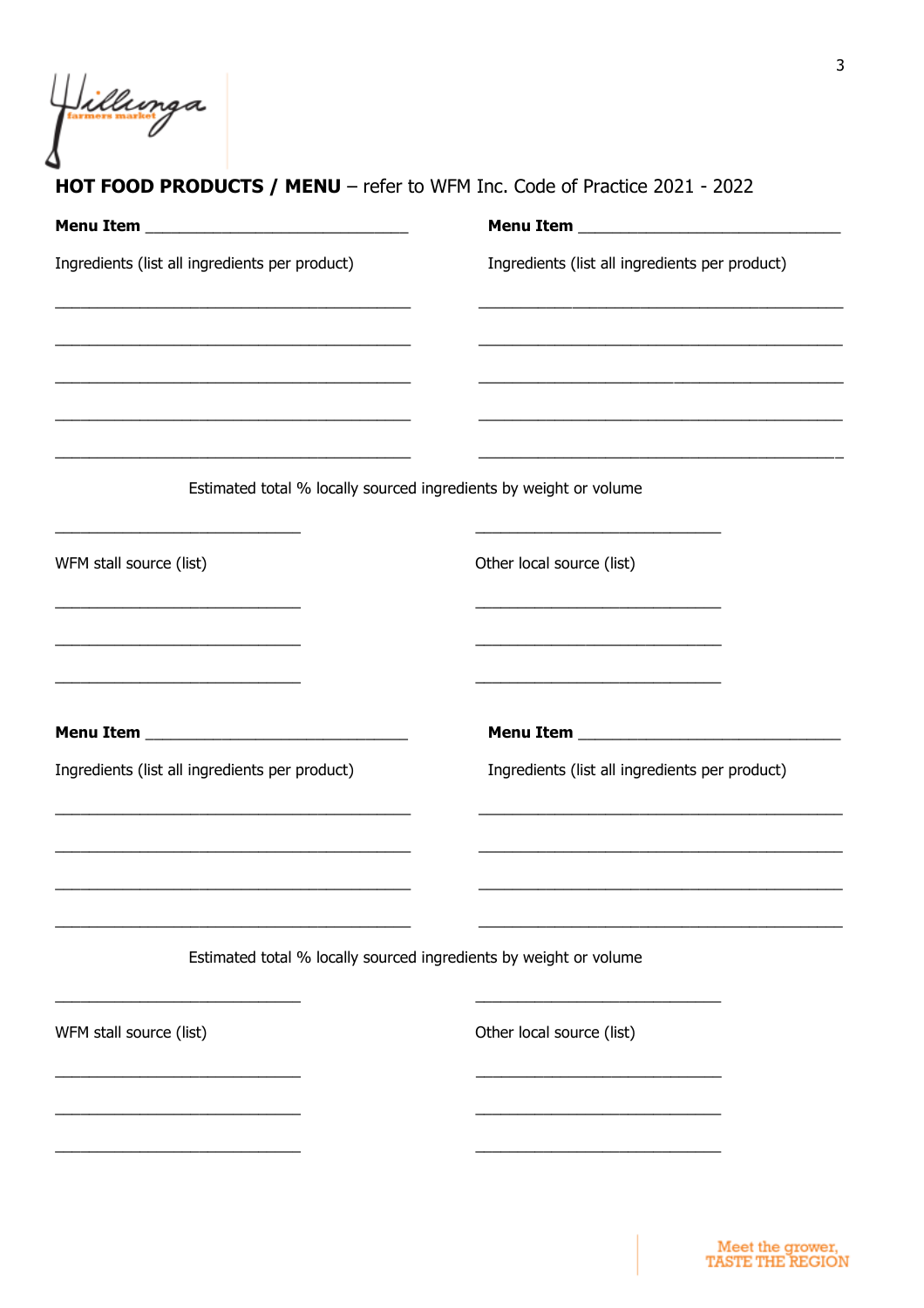illunga Menu Item  $\ell$ 

Ingredients (list all ingredients per product)

Ingredients (list all ingredients per product)

Estimated total % locally sourced ingredients by weight or volume

WFM stall source (list)

Other local source (list)

**Menu Item \_\_\_\_\_\_\_\_\_\_\_\_\_\_**\_\_\_\_

Ingredients (list all ingredients per product)

Menu Item \_\_\_\_\_\_\_\_\_\_\_

Ingredients (list all ingredients per product)

Estimated total % locally sourced ingredients by weight or volume

WFM stall source (list)

Other local source (list)